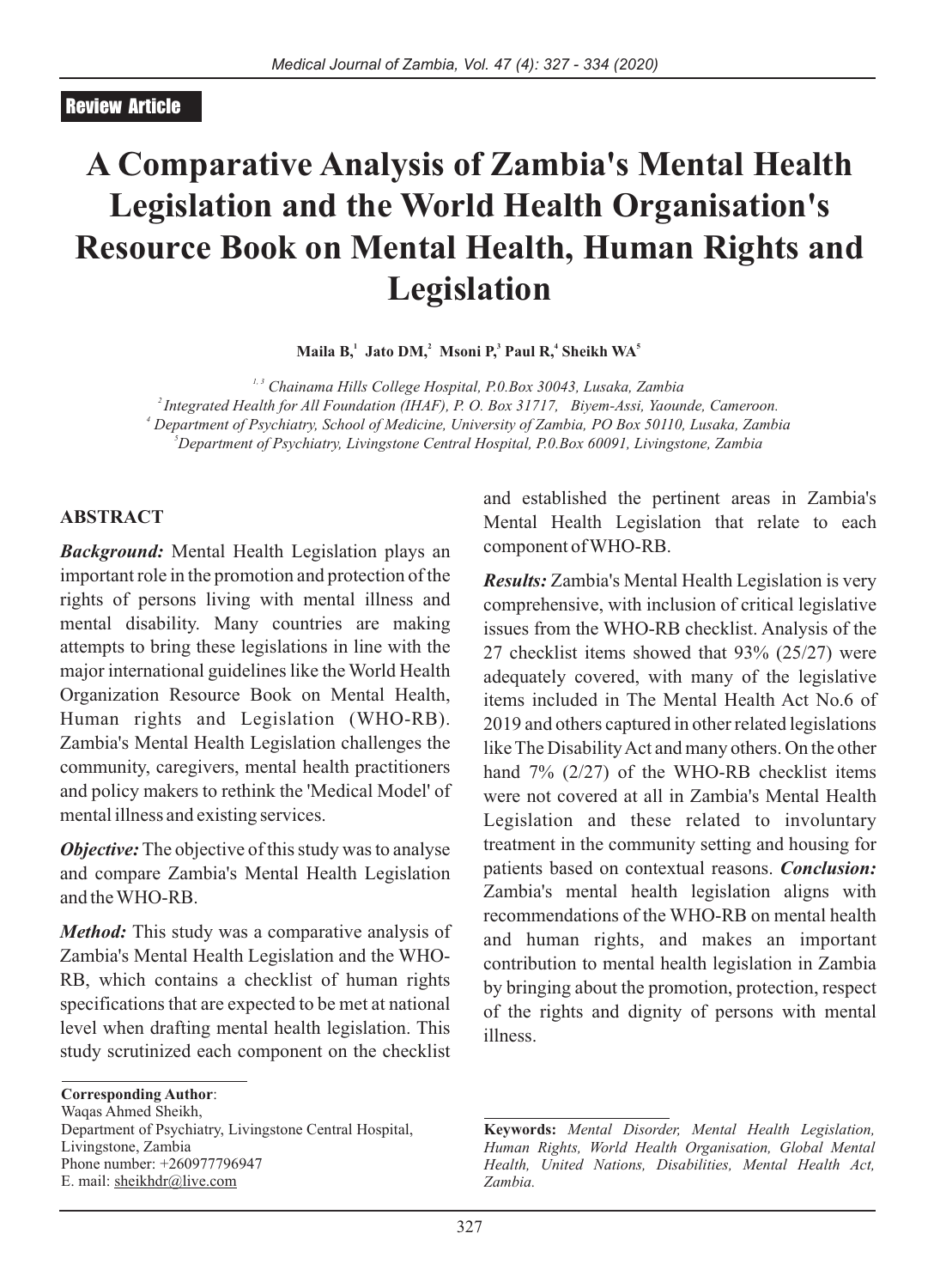#### **INTRODUCTION**

#### **Global Mental Health Legislation**

Mental disability and mental health care are surprisingly neglected within the global conversation on health equality, and mental health has always appeared to be a side issue in both the public and academic health debates<sup>1</sup>. There appears to be social antipathy for affairs belonging to mental health and disability. An important exception was the 1991 UN resolution 46/119, which gave rise to principles for the protection of persons with mental illness and the improvement of mental health care<sup>2</sup>. Fundamental freedoms and rights encapsulated in this resolution include access to the best available mental health care and to be treated with humanity and respect for the inherent dignity of the human person. All persons suffering from mental illness have the right to work, live and receive appropriate treatment in the community, as far as possible. The decision on whether a person has a mental disorder or not should be made in accordance with internationally recognized medical standards. Mental health facilities shall be properly resourced and an impartial review body shall, in consultation with mental health practitioners, examine the cases of involuntary patients<sup>2</sup>.

Another milestone in global mental health legislation was the adoption of the United Nations Convention on Rights of Persons with Disabilities(UNCRPD) on December 13, 2006 at the UN Headquarters in New York, which was opened for signatures on 30 March 2007<sup>3</sup>. To date, there have been 181 ratifications (with 163 signatories) to the Convention and 96 ratifications (with 94 signatories) to the Optional Protocol. The convention is a human rights instrument with an explicit social development dimension. It serves as a "*transformation*" in "*mind-set*"……. from viewing persons with disabilities as "*objects*" of charity, medical treatment and social protection towards viewing them as "*subjects*" with rights, who are capable of claiming those rights and making decisions for themselves or about their lives based

on their free and informed consent as well as being active members of society<sup>3</sup>.

The convention is inclusive in the definition of disability, stating that "*Persons with disabilities include those who have long-term physical, mental, intellectual or sensory impairments which in interaction with various barriers may hinder their full and effective participation in society on an equal 3 basis with others* ." Thus, the convention makes a vital universal pledge to a human rights structure, centred on matters of attaining substantive equality and the full and free rights of persons with disabilities.

The WHO, as the directing and coordinating authority for health care within the UN System made an important commitment to human rights and mental health care by publishing the '*ten basic principles'* of mental health law in 1996, largely influenced by a comparative analysis of national mental health laws in a selection of 45 countries worldwide conducted by the WHO in earlier years, together with the United Nations principles<sup>4</sup>. The WHO's 'ten basic principles' stipulate that everyone should benefit from the best possible measures to promote their mental well-being and to prevent mental disorders, and have access to basic mental health care. Mental health assessments should be conducted in accordance with internationally accepted principles like the World Health Organisation's Classification of Mental and Behavioural Disorders - Clinical Descriptions and Diagnostic Guidelines (ICD-10). Mental health professionals should provide care in a least restrictive fashion, and consent should be obtained before any type of interference with a person can occur. These principles were further underscored by the 2005 WHO-RB, which displays a comprehensive account of human rights affairs which, according to the WHO, needs to be translated to the legislation at the national level<sup>5</sup>. More categorically, the Resource Book comprises an exhaustive 'Checklist on Mental Health Legislation' established, in large part, on preceding UN and WHO publications, and intending to aid countries in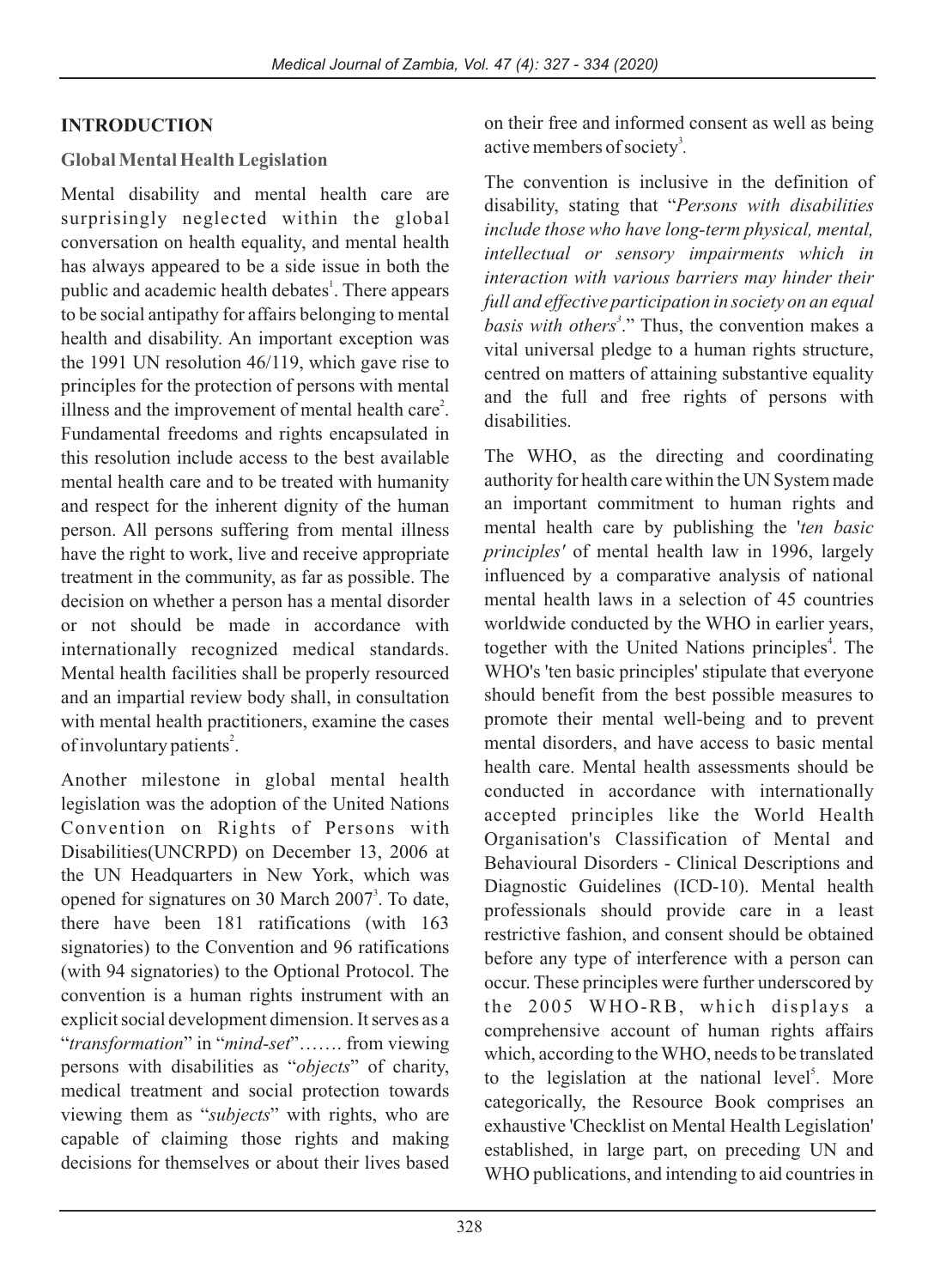investigating current legislation and drafting new  $laws<sup>5</sup>$ .

# **Mental Health Legislation in Zambia**

Until 2019 Mental health issues in Zambia had been governed by the Mental Disorders Act 1951, a piece of legislation from colonial era, which designated persons with mental illness as "*mentally disordered*" or "*defective persons*", neglecting their views about how they desired to handle their life<sup>6</sup>. This law used derogatory terms like, *"mentally infirm*", "*idiot*", "*feeble- minded person* ", "*imbecile*" and "*moral imbecile*", all of whom could be lawfully confined based on their own and society's best interests<sup>7</sup>. International human rights instruments like the United Nations Convention on Rights of Persons with Disabilities (UNCRPD), which the Zambian government representatives took part in developing, had in principle declared the Mental Disorders Act 1951 as outdated. This meant that there was urgent need for a new Mental Health Act meant to repeal the Mental Disorders Act of 1951.

On 24<sup>th</sup> July, 2012, The Persons with Disabilities Act no.6 of 2012 was enacted by the Parliament of Zambia<sup>8</sup>. This act continued the existence of ZAPD, defines its functions and powers, promote the participation of persons with disabilities with equal opportunities in civil, political, economic, social and cultural spheres, continue the existence of National Trust Fund for Persons with Disabilities, provide for the domestication of the UNCRPD in Zambia in order to promote, protect and ensure the full enjoyment of human rights by persons with disabilities<sup>8</sup>.

On 11<sup>th</sup> April 2019, '*The Mental Health Act, No.6 of 2019' was* enacted by the Parliament of Zambia, an action very significant to the history of mental health and human rights in Zambia<sup>9</sup>. The Mental Health Act's preamble provides for the promotion and protection of the rights of persons with mental illness, mental disorder, mental impairment or mental disability. It sets out a community-based

approach to mental health care, constitutes rights and responsibilities of patients, assures that mental health services shall be available in correctional facilities, and creates a National Mental Health Council<sup>9</sup>. The provisions of the act applies to both government and private facilities, and individuals including traditional healers, carers, health providers, mental health users and the community. The provisions of the act gives effect to certain provisions of the UNCRPD, principles for the protection of persons with mental illness and the improvement of mental health care General Assembly Resolution 46/119 of 17th December, 1991 and other international human rights instruments to which Zambia is a State Party<sup>9</sup>.

The present study sought to analyse and compare Zambia's Mental Health Legislation (Mental Health Act No.6 of 2019 and other supplementary legislation) with the WHO-RB, outlining the areas adequately covered, those covered to some extent and single out the areas not covered at all in Zambia's Mental Health Legislation.

The objective of this study was to analyse and compare Zambia's Mental Health Legislation (Mental Health Act No.6 of 2019 and other supplementary legislations) with the WHO-RB.

# **METHODS**

This study was a comparative review of Zambia's mental health legislation (Mental Health Act No.6 of 2019 and other supplementary legislation) and the WHO-RB, demonstrating areas covered and singling out those not included in Zambia's mental health legislation as per guidance from the WHO-RB, which has a checklist of human rights specifications that are expected to be met at national level. This study scrutinized each component on the WHO-RB checklist and established the pertinent areas in Zambia's mental health legislation that relate to each. The documents were obtained from online resources like the World Health Organisation website and the National Assembly of Zambia website.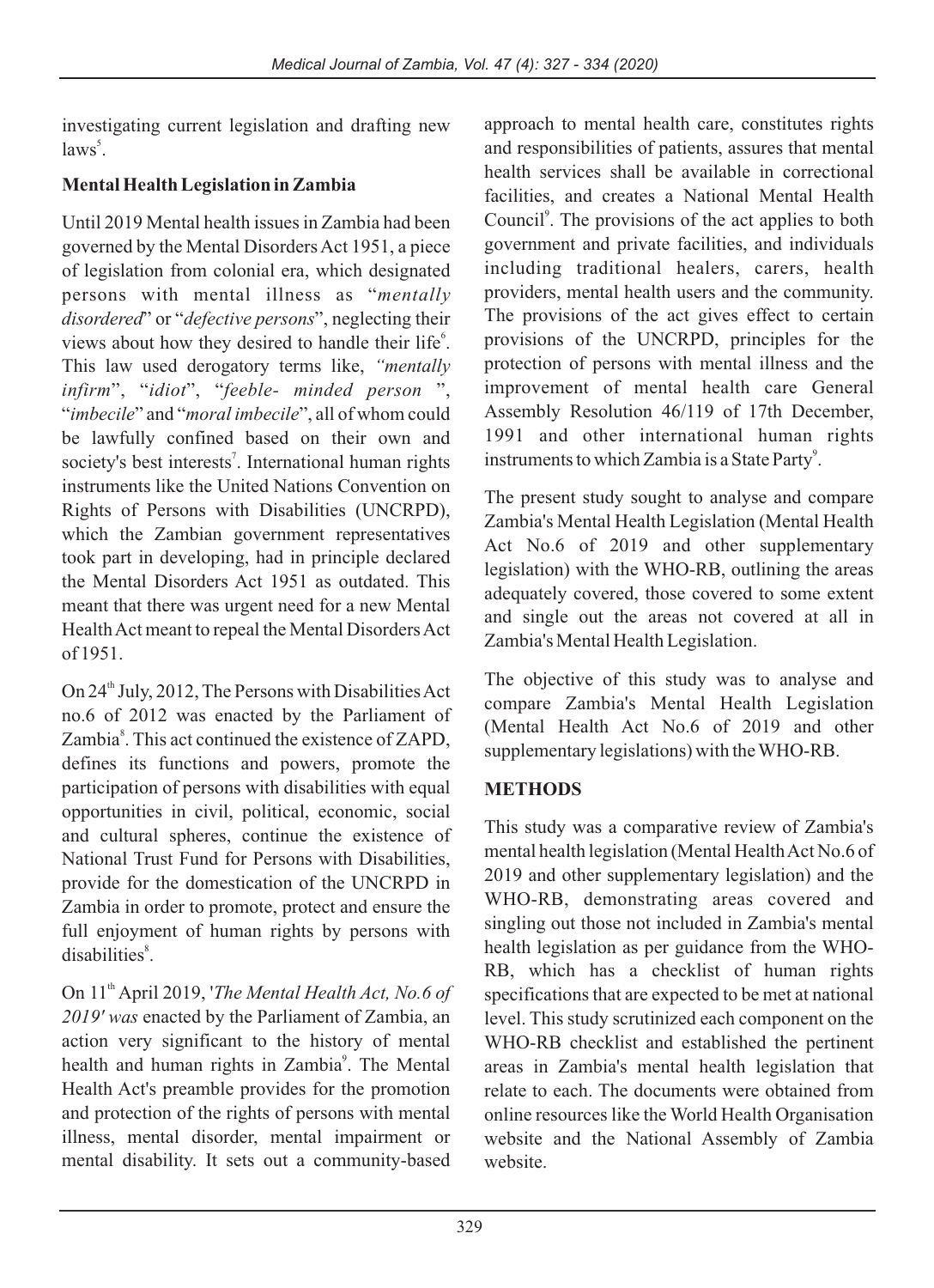#### **RESULTS**

Zambia's Mental Health Legislation attempted to include many legislative issues from the WHO-RB. Table 1 highlights the extent to which the legislative issues from the WHO-RB checklist are covered in Zambia's Mental Health Legislation. Analysis of the 27 checklist items showed that 93 % (25/27) were adequately covered, with many of the legislative items included in The Mental Health Act No.6 of 2019 and others captured in other related legislations like The Disability Act, The Education Act, The Termination of Pregnancy Act, The National Health Act and The Health Professionals Council of Zambia Practitioners Act ,The Home Affairs Related Acts the National Social Protection Policy and the National Health Insurance Act No. 2 of 2018, The National Social Protection Policy and The National Health Insurance Act No. 2 of 2018. On the other hand, 7% (2/27) of the WHO checklists were not covered at all in Zambia's Mental Health Legislation and these related to involuntary treatment in the community setting and housing for patients based on contextual reasons. For example, Zambia offers hospital based mental health services which makes the item of involuntary treatment in the community setting impractical.

#### Table 1: Extent to which the legislative issues from the WHO-RB checklist<sup>5</sup> are covered in Zambia's **Mental Health Legislation.**

|                                  | Legislative issue                                   | <b>Extent of coverage</b>                                                                                                                                                                                 | <b>Observation</b>                                                                                                                                   |
|----------------------------------|-----------------------------------------------------|-----------------------------------------------------------------------------------------------------------------------------------------------------------------------------------------------------------|------------------------------------------------------------------------------------------------------------------------------------------------------|
| Number of<br>Legislative<br>Item | Legislative issue from<br>the WHO-RB Checklist      | Extent to which it is covered in Zambia's<br>Mental Health Act No.6 of 2019? (Choose<br>one)<br>Adequately covered<br>a.<br>Covered to some extent<br>$h_{\cdot}$<br>Not covered at all<br>C <sub>1</sub> | If (a) indicate satisfactory<br>If (b) indicate unsatisfactory<br>If $(b)$ explain what is missing or<br>problematic about the existing<br>provision |
| 1.                               | Preamble                                            | Adequately Covered in the Mental Health<br>Act No.6 of $2019^9$ .                                                                                                                                         | Satisfactory                                                                                                                                         |
| 2.                               | <b>Definitions</b>                                  | Adequately Covered in the Mental Health<br>Act No.6 of $2019^9$ .                                                                                                                                         | Satisfactory                                                                                                                                         |
| 3.                               | <b>Access to mental</b><br>health care              | Adequately Covered in the Mental Health<br>Act No.6 of $2019^9$ .                                                                                                                                         | Satisfactory                                                                                                                                         |
| $\overline{4}$ .                 | <b>Rights of users of</b><br>mental health services | Adequately Covered in The Mental Health<br>Act No.6 of 2019 <sup>9</sup> and appropriate<br>Education Act <sup>11</sup> /Disability Act No.6 of<br>$2012^8$ .                                             | Satisfactory                                                                                                                                         |
| 5 <sub>1</sub>                   | <b>Rights of families or</b><br>other carers        | Adequately covered in the Mental Health<br>Act No.6 of $2019^9$ .                                                                                                                                         | Satisfactory                                                                                                                                         |
| 6.                               | <b>Competence, Capacity</b><br>and Guardianship     | Adequately Covered in the Mental Health<br>Act No.6 of $2019^9$ .                                                                                                                                         | Satisfactory                                                                                                                                         |
| 7.                               | Voluntary admission<br>and treatment                | Adequately Covered in the Mental Health<br>Act No.6 of $2019^9$ .                                                                                                                                         | Satisfactory                                                                                                                                         |
| 8.                               | Non-protesting<br>patients                          | Adequately Covered in the Mental Health<br>Act No.6 of 2019 <sup>9</sup> under Voluntary<br>Admission.                                                                                                    | Satisfactory                                                                                                                                         |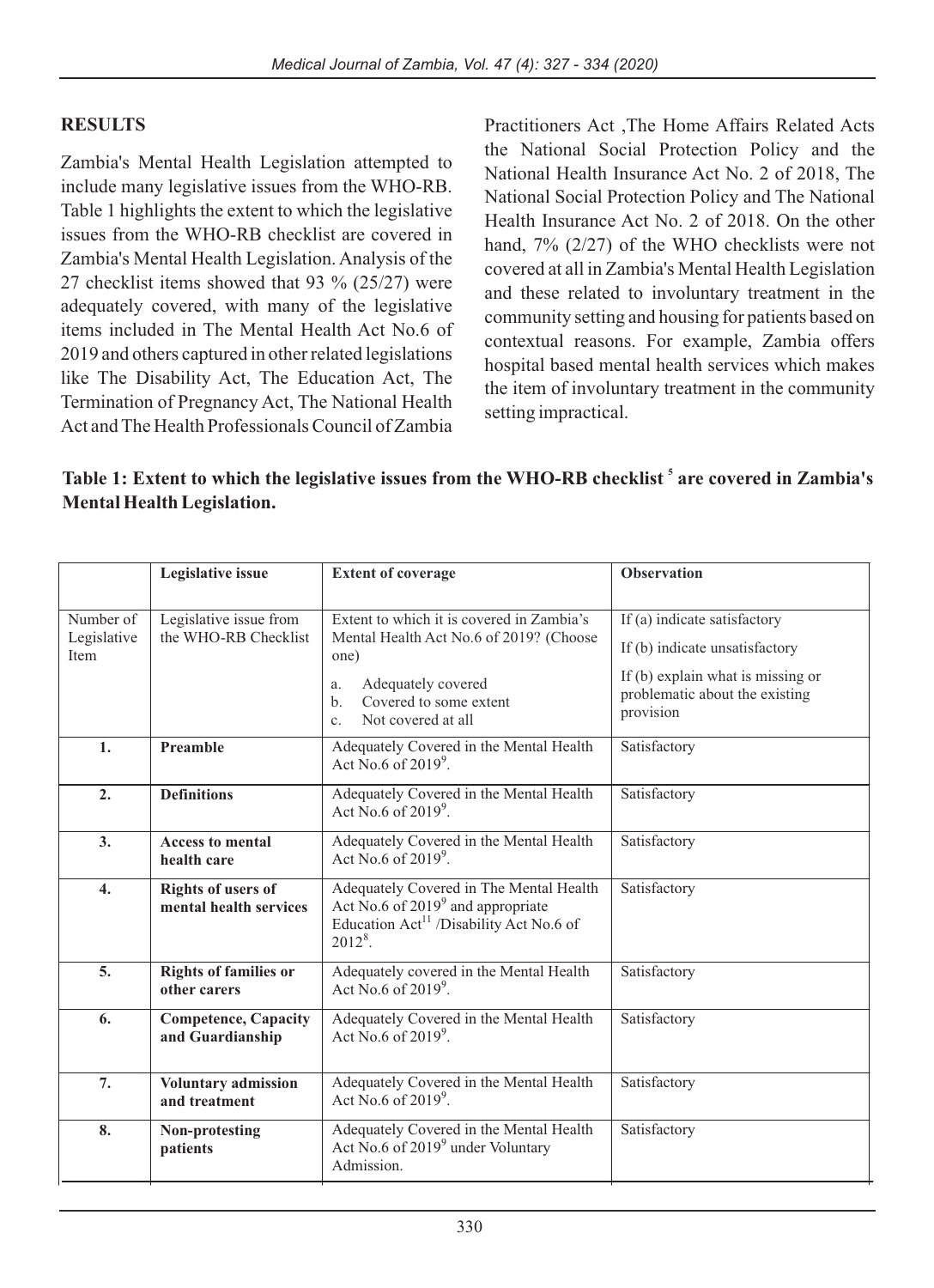| 9.  | <b>Involuntary admission</b><br>(when separate from<br>treatment) and<br>involuntary treatment<br>(where)<br>admission and<br>treatment are<br>combined) | Adequately Covered in the Mental Health<br>Act No.6 of $2019^9$ . | Satisfactory                                                                                                                                            |
|-----|----------------------------------------------------------------------------------------------------------------------------------------------------------|-------------------------------------------------------------------|---------------------------------------------------------------------------------------------------------------------------------------------------------|
| 10. | <b>Involuntary treatment</b><br>(when separate from<br>involuntary<br>admission)                                                                         | Adequately Covered in the Mental Health<br>Act No.6 of $2019^9$ . | Satisfactory                                                                                                                                            |
| 11. | <b>Proxy consent for</b><br>treatment                                                                                                                    | Adequately Covered in the Mental Health<br>Act No.6 of $2019^9$ . | Satisfactory                                                                                                                                            |
| 12. | <b>Involuntary treatment</b><br>in the community<br>setting                                                                                              | Not covered at all                                                | Not practical in Zambia, therefore not<br>part of the regulations or Law in<br>Zambia. Mental health care in Zambia<br>is predominantly hospital based. |
| 13. | <b>Emergency situation</b>                                                                                                                               | Adequately Covered in the Mental Health<br>Act No.6 of $2019^9$ . | Satisfactory                                                                                                                                            |
| 14. | <b>Determination of</b><br>mental disorder                                                                                                               | Adequately Covered in the Mental Health<br>Act No.6 of $2019^9$ . | Satisfactory                                                                                                                                            |

#### **DISCUSSION**

The findings of the present study revealed that 93 % (25/27) of the WHO-RB checklist items were adequately covered in Zambia's mental health legislation. This demonstrates a commitment to take a patient-centred approach to mental health care putting much consideration to the protection of individuals from maltreatment, exploitation and discrimination. Zambia's Mental Health Act No.6 of 2019 lays out an aim central to its interpretation and implementation, which includes**,** to promote and protect the rights of persons with mental illness, mental disorder, mental impairment or mental disability<sup>9</sup>. This is in line with the opening statement of WHO-RB: "*The fundamental aim of mental health legislation is to protect, promote and improve 5 the lives and mental well-being of citizens .*" Considering that people with mental disorders are, or can be, particularly vulnerable to abuse and violation of rights, it is imperative that legislation that protects vulnerable citizens (including people with mental disorders) be made available<sup>5</sup>. This

legislation can be an effective tool for improving access to mental health services and achieving the protection of rights and responsibilities of persons with mental illness. The Mental Health Act No.6 of 2019 marks a complete shift from the Mental Disorders Act of 1951, which used derogatory terms to describe persons with mental illness and viewed persons with mental disabilities as persons requiring institutionalization, rather than persons with autonomy, respect of their rights, responsibilities and legal capacity<sup>7,9</sup>.

The current mental health legislation makes extensive efforts to build on the conventions, international laws and WHO-RB guidelines in place at the time of composition. WHO-RB advises countries to discourage the use of restraints and seclusion in mental health facilities through development of their mental health infrastructure, outlining exceptional circumstances when these procedures are permitted and allowing only accredited mental health practitioner to prescribe seclusion and restraint<sup>5</sup>. It further recommends that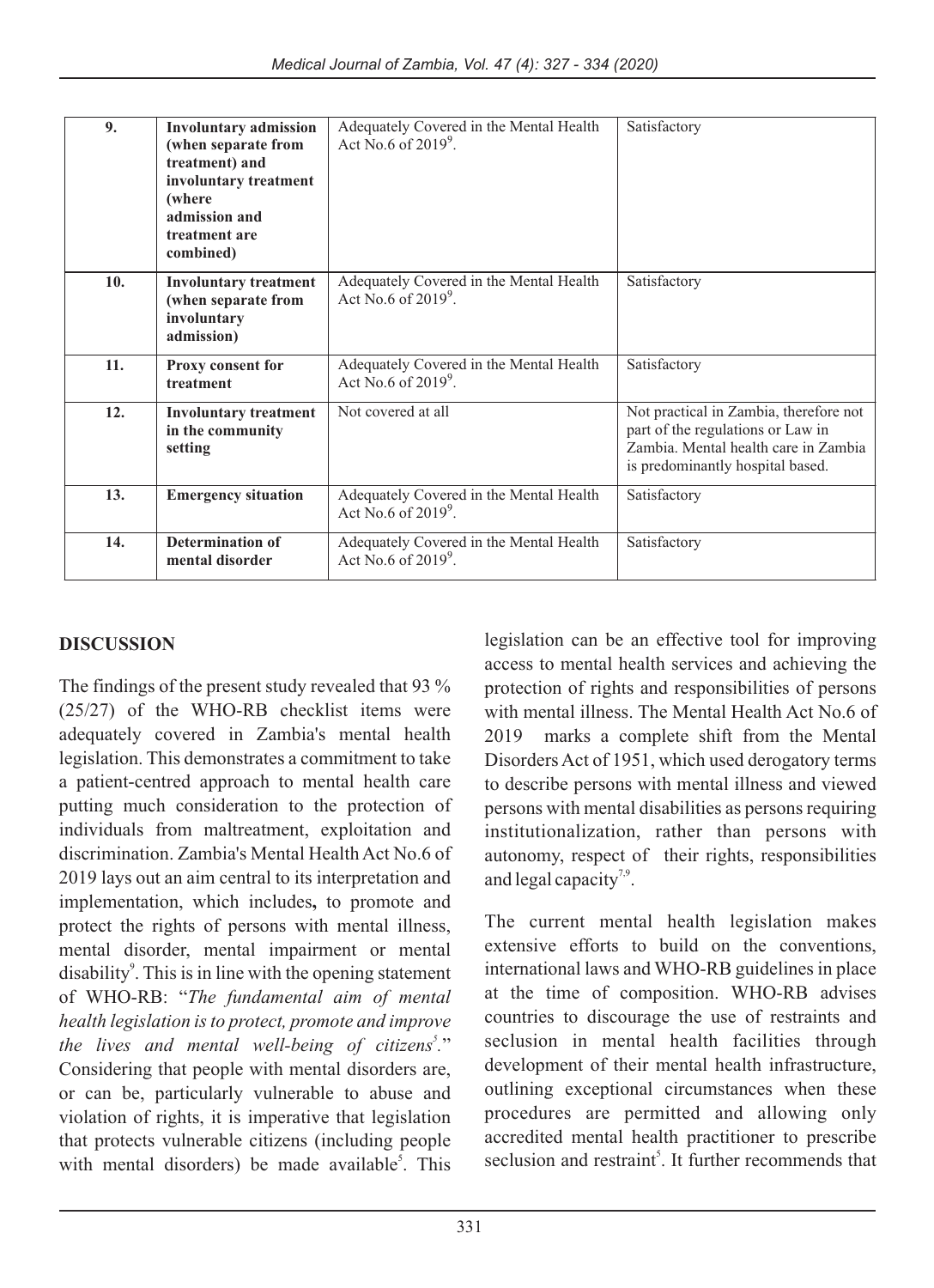restraints and seclusion be used as procedures of last resort when all other methods of preventing harm to self or others have failed and specifically advises that the use of seclusion and restraint as a form of punishment be banned. This guideline is in accordance with Article 7 of the ICCPR, which prohibits the subjection of any human being to torture or to cruel, inhuman or degrading treatment or punishment<sup>15</sup>. Zambia's mental health legislation has addressed these aspects through section nine under subsection number two of The Mental Health Act No.6 of 2019 titled, 'special treatment' where it is stated that seclusion and restraint shall be provided under the authorisation and supervision of a consultant psychiatrist, seclusion and restraint shall not exceed seventy-two hours unless an application is made to the Mental Health Board within that period for the seclusion or restraint for a longer period and that seclusion and restraint shall be undertaken with intermittent reviews<sup>9</sup>. A psychiatrist shall, after the period of seclusion and restraint referred to under subsection (2) (b) of The Mental Health Act No.6 of 2019 prepare a report to the Board on the mental health status of the mental patient and may recommend release from, or extension of, the seclusion or restraint<sup>9</sup>. However, the limited number of consultant psychiatrists in the country may affect the implementation of these aspects of Zambia's mental health legislation.

While we have accepted conditions HIV, we have not yet accepted mental illness considering the harsh treatment of loss of employment meted out on employees who suffer conditions like brief psychotic disorder by their employers. This mainly occurs because the employers do not understand the differences between brief psychotic disorder and schizophrenia. It is therefore interesting to note that among the functions of the council in The Mental Health Act No.6 of 2019 under section three subsection 10(d), there is a provision for the national mental health council to facilitate and promote communication about mental health issues, including the elimination of stigma and discrimination against a patient with mental illness<sup>9</sup>. Furthermore, The Persons with Disabilities Act No.6 of 2012 under section two sub-section 6(1) prohibits discrimination against a person on the basis of their disability<sup>8</sup>. These legislative items are meant to respect and uphold the rights and dignity of individuals with mental disorders and set out provisions for sensitization of employers on the difference between short-term mental illnesses like brief psychotic disorders and chronic mental illnesses like schizophrenia. Therefore, legislative items addressing mental health awareness raising while at the same time fighting the discrimination commonly associated with mental disorders thereby promoting social inclusion of individuals affected by mental health issues should be emphasized in the practice of mental health care in Zambia.

These provisions resonate well with the recommendation from the WHO-RB should provide for the need to prevent discrimination against persons with mental disorders<sup>5</sup>. The policies that increase or ignore the stigma and discrimination associated with mental disorders may worsen the discrimination. Discrimination may impact on a person's access to adequate treatment and care as well as other areas of life, including employment, education and shelter. The inability to integrate properly into society as a consequence of these limitations can increase the isolation experienced by an individual, which can, in turn, aggravate the mental disorder.

Despite the very high score of coverage of the WHO-RB in Zambia's Mental Health Legislation, two areas in the checklist, namely community housing for persons with mental illness and involuntary treatment in the community setting are yet to be included. The reasons for not covering these legislative items are largely contextual. It is therefore, worth noting that mental health law varies from country to country. For example, some countries may choose to spell out only the key principles in a mental health act, and use regulations to specify the procedural details for translating legislative intent into action; others may include the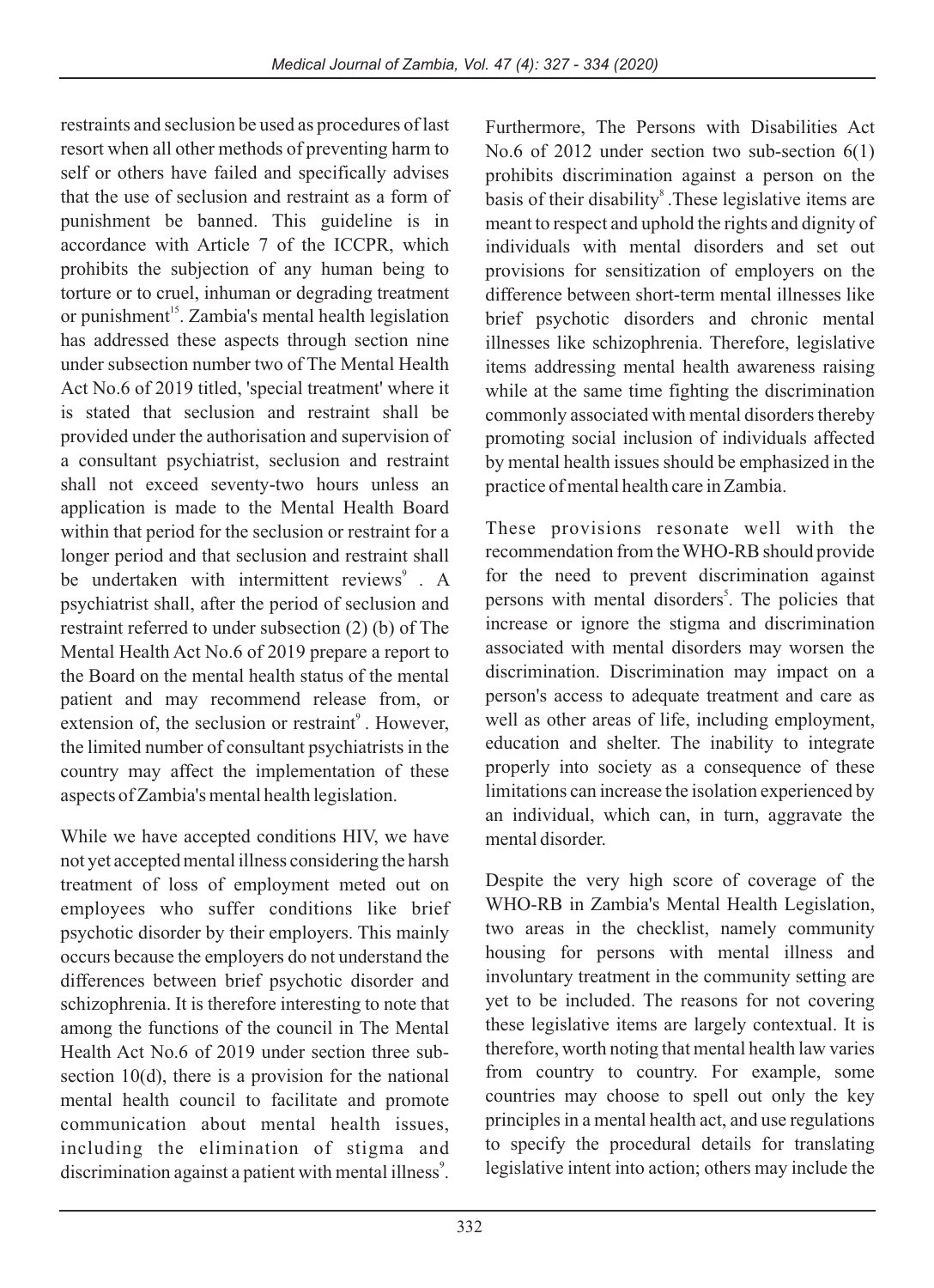procedural aspects within the main body of the mental health  $law^5$ .

WHO-RB recommends that in addition to adequate treatment and services, persons with mental disorders be given priority in state housing schemes and subsidized housing schemes<sup>5</sup>, a provision that may not be possible in low resource settings like Zambia. However, a good compromise would be for the legislation to provide for a range of housing facilities such as halfway homes and long-stay supported homes. These housing facilities would help enhance the implementation of deinstitutionalization of mental health services from facilities like Chainama Hills College Hospital to the community-based approach in mental health service provision as provided for under section twelve subsection 2 (g) of The Mental Health Act No.6 of  $2019^\circ$ .

The WHO mental health legislation guidance package recommends community-based involuntary treatment (community treatment orders) and community supervision orders as an alternative option to involuntary admission in a mental health facility, rather than as an alternative to voluntary community care<sup>5</sup>. The community-based supervision and treatment legislation should be introduced only in the context of accessible, quality community-based mental health services that emphasize voluntary care and treatment as the preferred option. In light of the foregoing, this legislation is impractical in Zambia where the provision of mental health services is hospital-based and centralised<sup>6</sup>.

## **CONCLUSION**

The WHO-RB checklist areas adequately covered in Zambia's Mental Health Legislation demonstrates that the law governing the practice of mental health in Zambia is comprehensive and has the potential to transform the practice of mental health by bringing about the promotion, protection, and respect of the rights and dignity of persons with mental illness in line with international human rights instruments like the UNCRPD and the WHO-RB. However, some efforts need to be made to strengthen the implementation of the mental health legislation so that the benefits enshrined in these documents can be made a reality to mental health care in Zambia.

#### **RECOMMENDATIONS**

We recommend the following:

- ·A Board of the National Mental Health Council be constituted to facilitate implementation of
- The Mental Health Act No.6 of 2019.<br>• The Mental Health Act be followed up with a new mental health policy and action plan to enhance implementation, and evaluation of The
- Mental Health Act No.6 of 2019.<br>• The Zambia Medical Association, The Zambia Psychiatric Association and Ministry of Health should conduct education programs about The Mental Health Act No.6 of 2019 and other related legislative instruments.

## **ABBREVIATIONS/ ACRONYMS**

WHO- World Health Organization.

- HIV-Human Immunodeficiency Virus
- ICD-10- International Classification of Disease  $10<sup>th</sup>$ Edition.
- UN- United Nations.
- ZAPD- Zambia Agency for Persons with Disabilities.
- UNCRPD- United Nations Convention on Rights of Persons with Disabilities.
- WHO-RB- World Health Organization Resource Book on Mental Health, Human rights & Legislation.
- ICCPR- International *Covenant on Civil and Political Rights*

## **DECLARATIONS**

#### **Competing Interest**

Authors have no conflict of interest to declare.